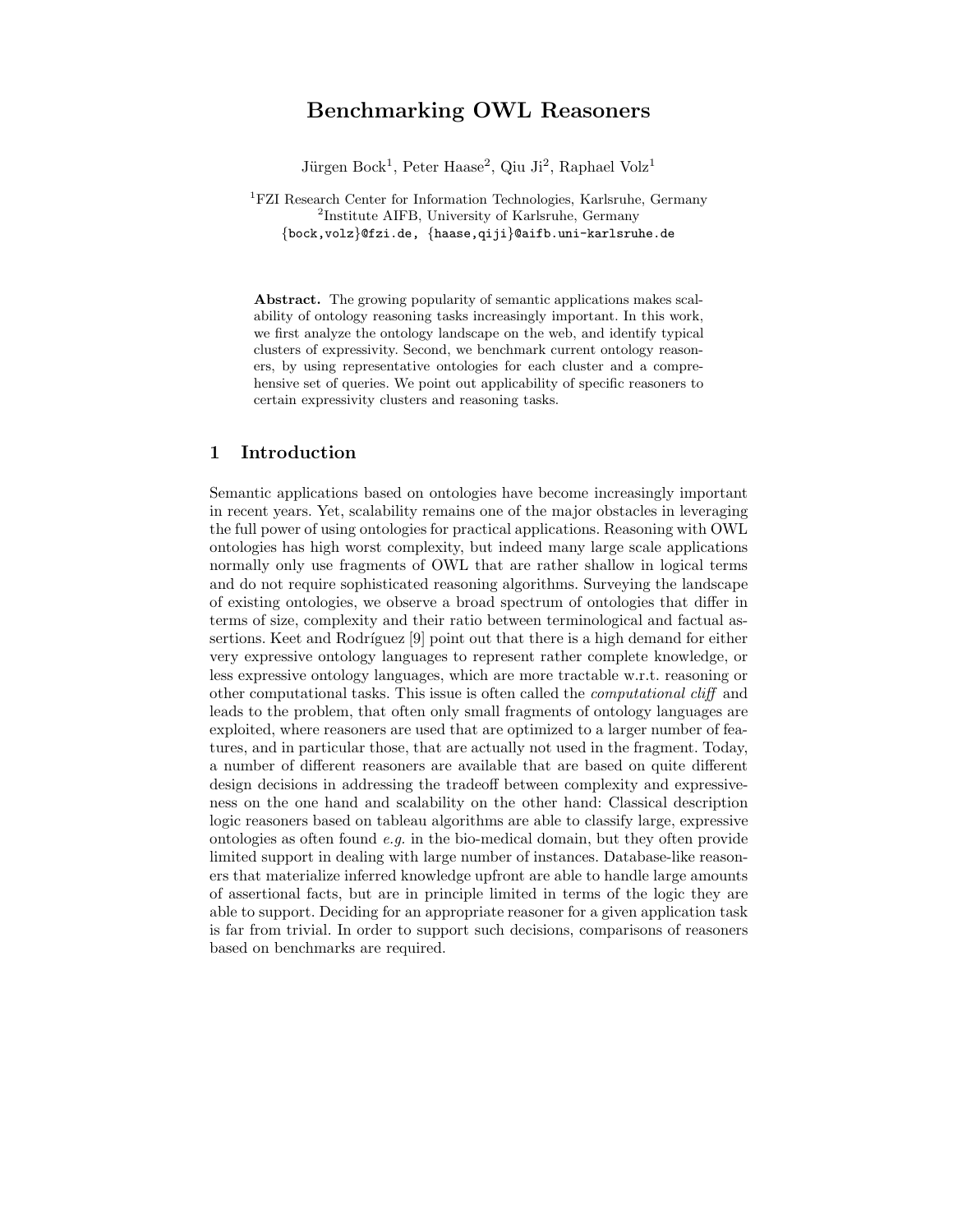While a number performance evaluations for OWL reasoners have already been performed in the past, all of them so far targeted only special purpose tasks, e.g. focussing either on classical description logic reasoning tasks [4], or on answering conjunctive queries over large knowledge bases based on rather inexpressive ontologies [7]. In our work we aim to go a step further and intend to provide guidance for selecting the appropriate reasoner for a given application scenario. In order to do so, we provide a survey of the ontology landscape, discuss typical reasoning tasks and define a comprehensive benchmark. Based on the benchmark results we identify which reasoners are most adequate for which classes of ontologies and corresponding reasoning tasks.

The paper is organized as follows: In Section 2 we discuss related work on benchmarking OWL reasoners. Based on an overview of the ontology landscape and relevant language fragments provided in Section 3, we define our benchmark in Section 4. In Section 5, we give a description of the reasoners selected for our benchmark. In Section 6 we report on the experiments performed. We conclude with an outlook to future work in Section 7.

### 2 Related Work

With the availability of practical reasoners for OWL, a number of benchmarks for evaluating and comparing OWL reasoners have been proposed. The first one – the Lehigh University Benchmark (LUBM) – was proposed by Guo *et al.* [7]. LUBM concentrates on the reasoning task of answering conjunctive queries over an OWL Lite ontology with an ABox of varying size. It was later pointed out that – while the ontology itself is in OWL Lite – answering the proposed queries does not require OWL Lite reasoning, but instead can be performed by realizing the ABox, *i.e.* computing the most specific concept(s) that each individual is an instance of. This indeed is performed by many system benchmarks, including for example the evaluation of RacerPro [8]. In addition to measuring the performance of the reasoners, LUBM provides a measure for correctness of the reasoners, analyzing how many of the correct answers are returned (completeness) and how many of the returned answers are correct (soundness). However, we believe that such measures are not helpful in selecting a reasoner for a given task. Instead what is missing is a detailed analysis, which fragment of the OWL ontology language are actually needed for a given task and supported (correctly) by which reasoner.

[4] presents a system for comparing DL reasoners that allows users (a) to test and compare OWL reasoners using an extensible library of real-life ontologies; (b) to check the correctness of the reasoners by comparing the computed class hierarchy; (c) to compare the performance of the reasoners when performing this task. Again, this benchmarking system is only targeted to classical DL reasoning tasks, disregarding many other practical applications of OWL.

[11] provides a comparison of reasoning techniques with a focus on querying large DL ABoxes. The results show that, on knowledge bases with large ABoxes but simple TBoxes, the KAON2 algorithms for reducing a DL knowledge base to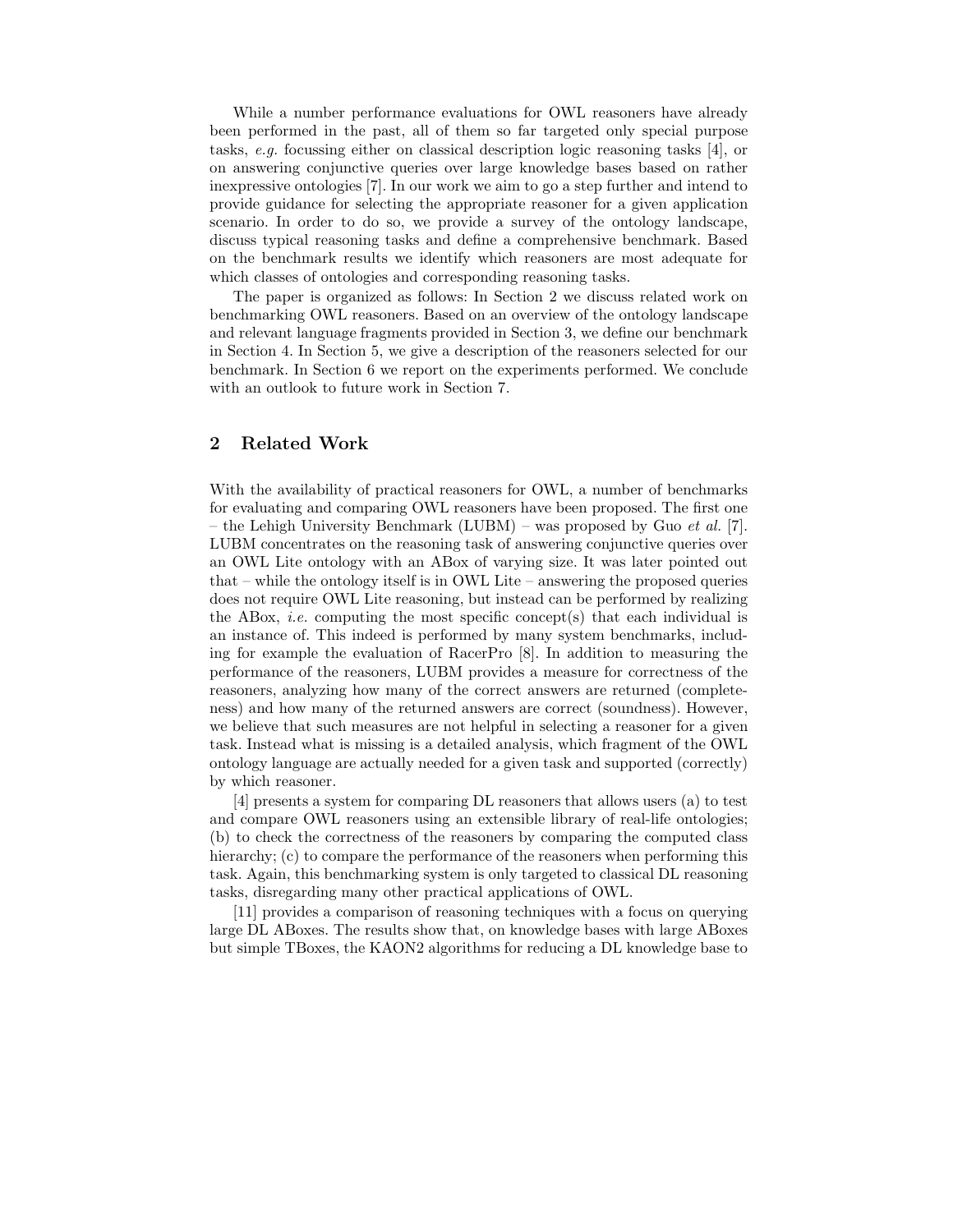a disjunctive datalog program show good performance; in contrast, on knowledge bases with large and complex TBoxes, existing techniques still perform better.

In [15] the authors pointed out some deficiencies with existing benchmarks and formulated requirements they would like to see met by new benchmarks. These requirements were driven by two major use cases: (1) Frequent ABox changes (situation classification) and (2) rare ABox changes (social networks). While in our work we rather concentrate on the dimensions of the classes of ontologies and reasoning tasks, we take most of the defined requirements into account (cf. Section 4.4).

We base our benchmark on an analysis of the ontology landscape, similar to the one conducted by Wang *et al.* [14], where our more recent analysis is based on the WATSON corpus<sup>1</sup> with a larger number of ontologies.

### 3 Overview of the Web Ontology Landscape

Ontologies on the web are becoming increasingly numerous and differ significantly in their expressivity, as well as in the size of their TBoxes and ABoxes. In order to identify a representative picture of the ontology landscape, we analyzed 3303 ontologies with particular respect to their expressivity. Ontologies were drawn from the WATSON corpus and expressivity determined using statistics provided by the SWOOP editor<sup>2</sup> and the KAON2 OWL tools<sup>3</sup>. We preferred SWOOP to determine expressivity, since it provides a more fine-grained breakdown of DL expressivity with respect to tractable fragments than e.g. Pellet does.

We made the observation, that out of the 6224 OWL ontologies recorded by WATSON only 3303 could have been loaded by both SWOOP and the KAON2 OWL tools. This mainly traces back to syntactical errors, a problem which has already been identified by d'Aquin et al. [3].

In this analysis, we identified four main expressivity fragments, namely the RDFS fragment of description logics<sup>4</sup>, OWL DLP, OWL Lite, and OWL DL. Hereby, the fragments OWL DL and OWL Lite comprise ontologies that fall into description logics of at most  $\mathcal{SHOLN}(D)$  for OWL DL, and  $\mathcal{SHIF}(D)$ for OWL Lite, resp. In addition to these, we included the tractable fragment OWL DLP [6], since it retains a number of interesting features of OWL Lite while keeping the complexity low to a certain degree. Theoretical investigations proved the combined complexity for standard reasoning tasks in the DLP fragment to be ExpTime, while the data complexity for both standard reasoning tasks and conjunctive query answering remains PTime complete [5]. Figure 1 illustrates the inclusion of the respected fragments according to their expressivity.

The OWL Working Group<sup>5</sup> is currently also looking at other tractable fragments [5], which we do not address in this work. The reason is, that most of

<sup>1</sup> http://watson.kmi.open.ac.uk/WatsonWUI/

<sup>2</sup> http://www.mindswap.org/2004/SWOOP/

<sup>3</sup> http://owltools.ontoware.org/

<sup>4</sup> We will call this fragment RDFS(DL) subsequently.

<sup>5</sup> http://www.w3.org/2007/OWL/wiki/OWL\_Working\_Group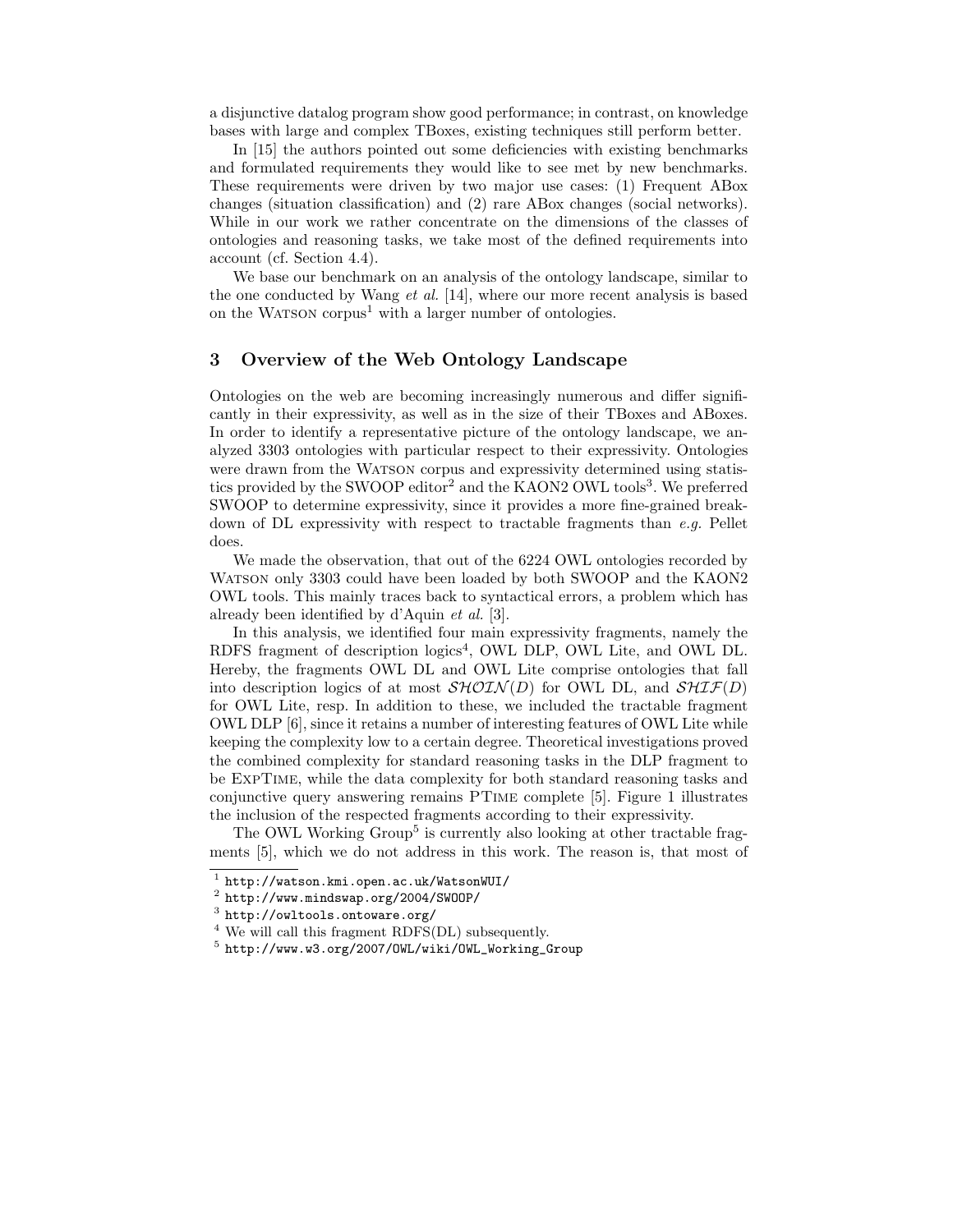

Fig. 1. Inclusion of language fragments of different expressivity.

these fragments are heavily discussed and not widely used up to now. Furthermore there are no mature reasoners available, that particularly deal with these fragments, whereas e.g. reasoners such as OWLIM can process DLP ontologies. For instance by investigating ontologies from WATSON that fall into the DL-Lite fragment, we noticed, that ontologies of this kind are mostly toy examples and hence not of significant importance for this benchmark. We also dropped the  $\mathcal{EL}$ fragment, where SWOOP found only 3 ontologies.

The most lightweight complexity fragment we identified was RDFS(DL), which is, in terms of expressivity, sufficient for representing many taxonomystyle ontologies. Due to its simplicity it seems to be popular for many use cases of ontologies in current web based applications.

In DLP we go clearly beyond RDFS(DL) by allowing more specified properties, and a restricted form of intersection, universal and existential quantification. The DLP fragment was one of the smallest fragments we analyzed. This may be due to the more cautious ontology design that has to be followed, when it comes to the use of specific features that are not supported in DLP. The fact that DLP has only very recently been identified as a tractable fragment, also explains the smaller number of ontologies that have been found, since most DLP ontologies in our corpus have been identified to be only incidentally in the DLP fragment, but few might be explicitly designed as such.

The OWL Lite fragment is determined by a stronger axiomatization of classes, as the frequent use of restrictions in nearly all of those ontologies demonstrates.

In the OWL DL fragment we can find the full range of available OWL DL features, including nominals. This fragment contains the largest ontologies on average, however, OWL DL ontologies are still less frequent than OWL Lite ontologies on the web.

Figure 2 illustrates the ontology landscape according to the different fragments, in terms of number of ontologies and average number of classes in each fragment. As one can see, the RDFS(DL) fragment is the largest fragment, where ontologies make use of only the basic, taxonomic features, such as classes and basic properties. However, there is also a relatively small average number of classes in RDFS(DL) ontologies, which is mainly because of the large number of extremely small meta-data files present in the web as FOAF files, or RDF exports of semantic annotations of certain websites or wiki pages. SWOOP validates a large percentage (73.45 %) of RDFS(DL) ontologies are classified as OWL Full, which indicates a high syntactical error rate in these small meta-data files.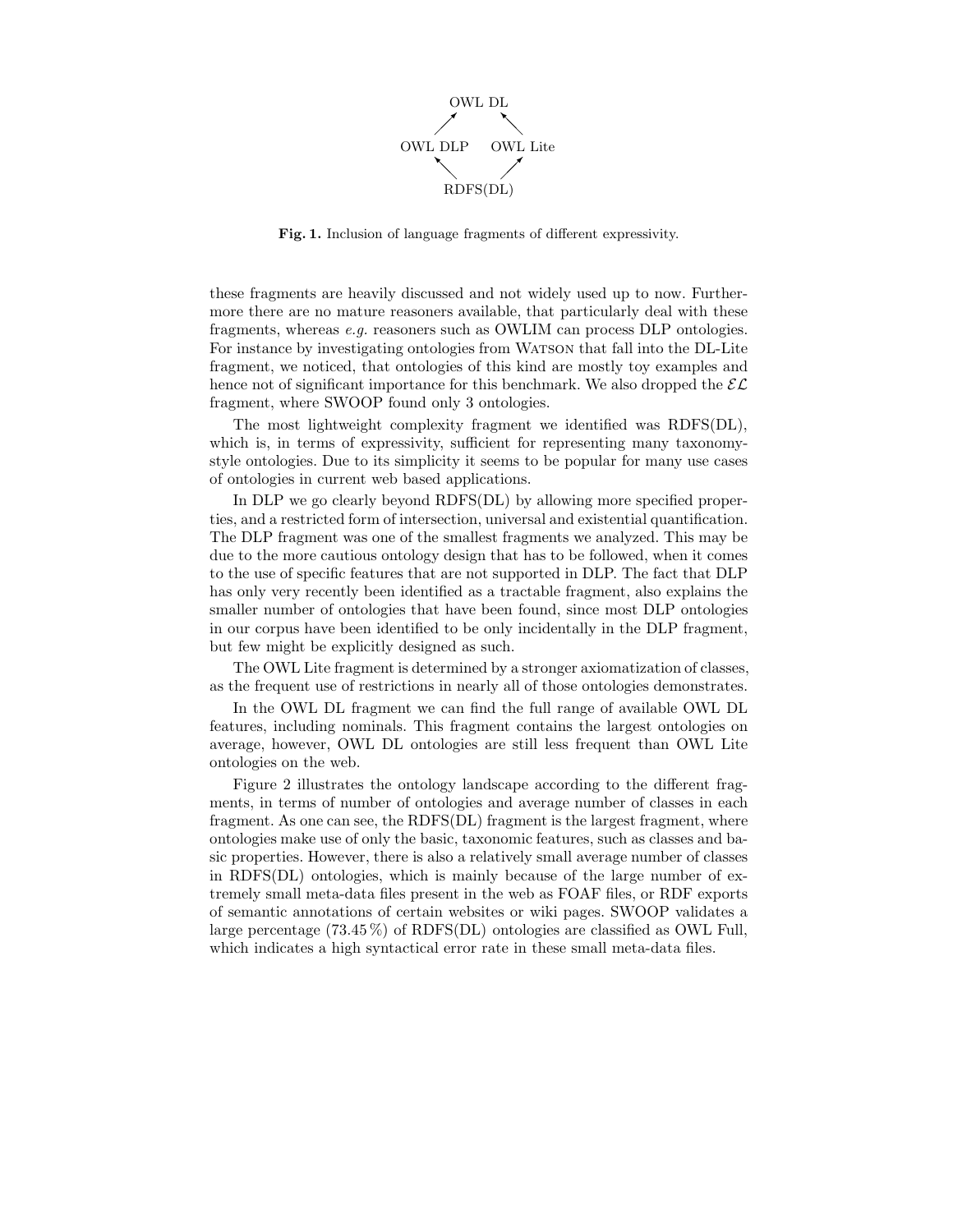

Fig. 2. Total number of ontologies and average number of classes by language fragments.

### 4 Benchmark Definition

#### 4.1 Reasoning Tasks

Many reasoning tasks for OWL correspond to standard description logic reasoning tasks, *i.e.* tasks that allow to draw new conclusions about the knowledge base or check its consistency. Theoretically it is possible to reduce all reasoning tasks to the task of checking KB consistency. However in practice this is not necessarily the fastest way of reasoning and various optimizations are taken for different tasks. We therefore analyze reasoning tasks separately.

TBox reasoning tasks. Reasoning tasks typically considered for TBoxes are the following:

- $-$  Satisfiability checks whether a class C can have instances according to the current ontology.
- Subsumption checks whether a class  $D$  subsumes a class  $C$  according to the current ontology. Property subsumption is defined analogously.

As a representative reasoning task we consider *classification* of the ontology, *i.e.* computing the complete subsumption hierarchy of the ontology.

ABox reasoning tasks. ABox reasoning tasks usually come into play at runtime of the ontology. Reasoning tasks typically considered for ABoxes are the following:

- $-$  Consistency checks whether the ABox is consistent with respect to the TBox.
- Instance checking checks whether an assertion is entailed by the ABox.
- Retrieval problem retrieves all individuals that instantiate a class  $C$ , dually we can find all named classes  $C$  that an individual  $a$  belongs to.
- *Property fillers* retrieves, given a property R and an individual i, all individuals x which are related with  $i$  via R. Similarly we can retrieve the set of all named properties  $R$  between two individuals  $i$  and  $j$ , ask whether the pair  $(i, j)$  is a filler of P or ask for all pairs  $(i, j)$  that are a filler of P.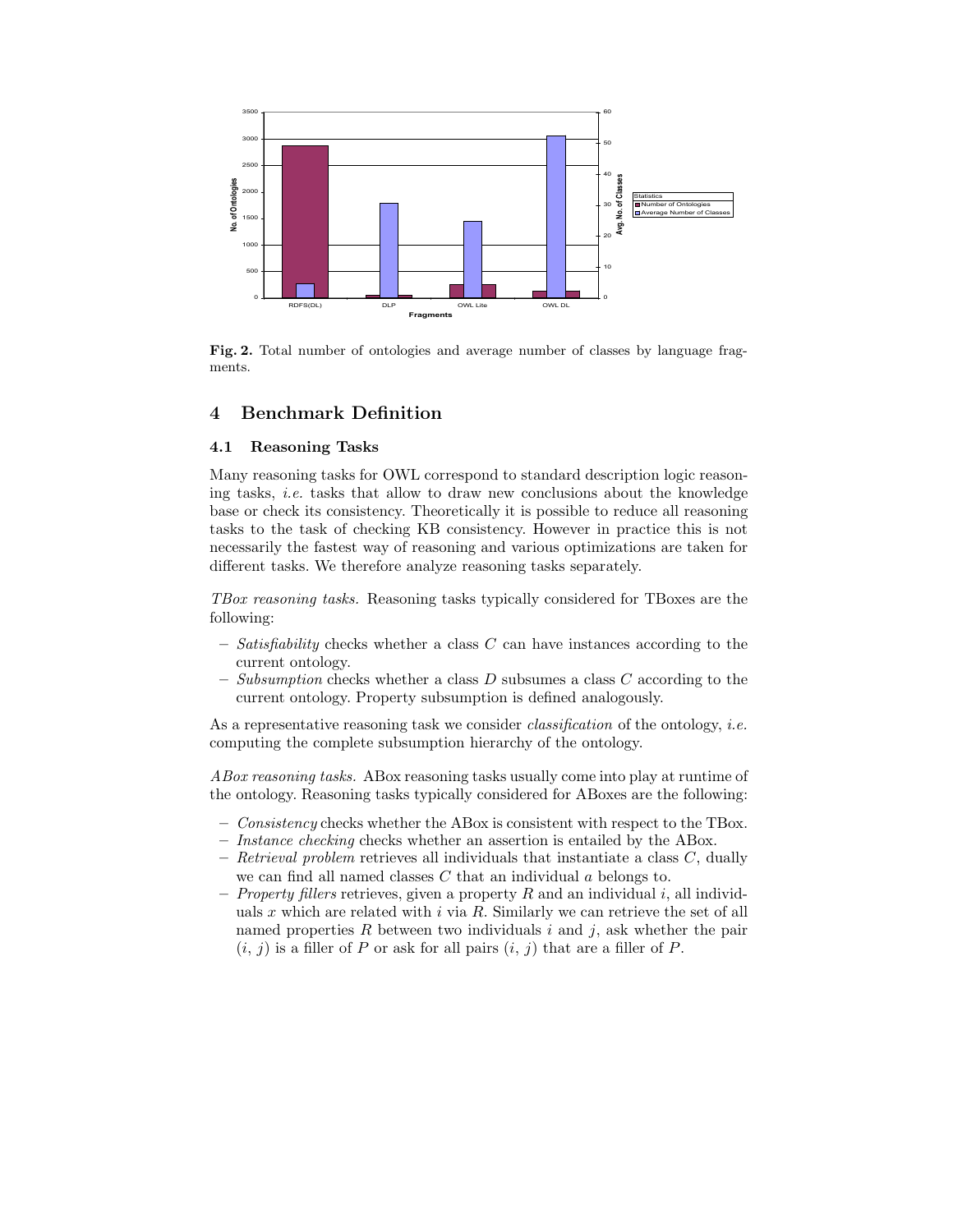$\sim$  Conjunctive Queries are a popular query formalism capable of expressing the class of selection/projection/join/renaming relational queries.

As ABox reasoning task we focus on answering conjunctive queries, as the vast majority of query languages models used in practice fall into this fragment and conjunctive queries have been found useful in diverse practical applications.

#### 4.2 Performance Measures

Our primary performance measure is response time, i.e. the time that is needed to solve the given reasoning task. This means that we ignore the utilization of system resources, which could be another interesting measure for performance.

In our benchmarks we separate load time and query time to fairly compare the performance of the reasoners w.r.t. the different test ontologies:

- $-$  Load Time  $(P)$ : Includes the time to do some important preparation before querying, e.g. load ontologies and check ABox consistency.
- *Response Time*  $(Q)$ : Starts with executing the query and ends when all the query results were stored into a local variable. Usually, the query time means when a query is executed while not including the time for iterating the results.

#### 4.3 Datasets and Queries

For the language fragments identified in Section 3, we chose a representative ontology for each fragment. The ontologies were chosen for two reasons. Firstly, they are popular, well established ontologies, which have been used in previous benchmarks. Secondly, they represent the cluster of ontologies as identified in section 3 in terms of size and ontological features used.

For each ontology, we used different datasets with increasing ABox size. Apart from one ontology (LUBM), which comes with its own ABox generator, the datasets are generated by duplicating originally existing ABox axioms for several times by renaming the individuals in these axioms. More details about these data sets can be found in Table 1.

For each ontology we used test queries that were either adopted from previous benchmarks, or explicitly defined for this benchmark. In particular we focused on conjunctive queries, as these are crucial in terms of complexity and response time.

VICODI. As a representative of the RDFS(DL) fragment, we used the VICODI ontology<sup>6</sup> , and the following two ABox queries adopted from Motik and Sattler [11]:

$$
Q_{v_1}(x) \equiv \text{Individual}(x) \tag{1}
$$

 $Q_{v_2}(x, y, z) \equiv$  Military-Person(x), has Role(y, x), related(x, z) (2)

 $^6$  http://www.vicodi.org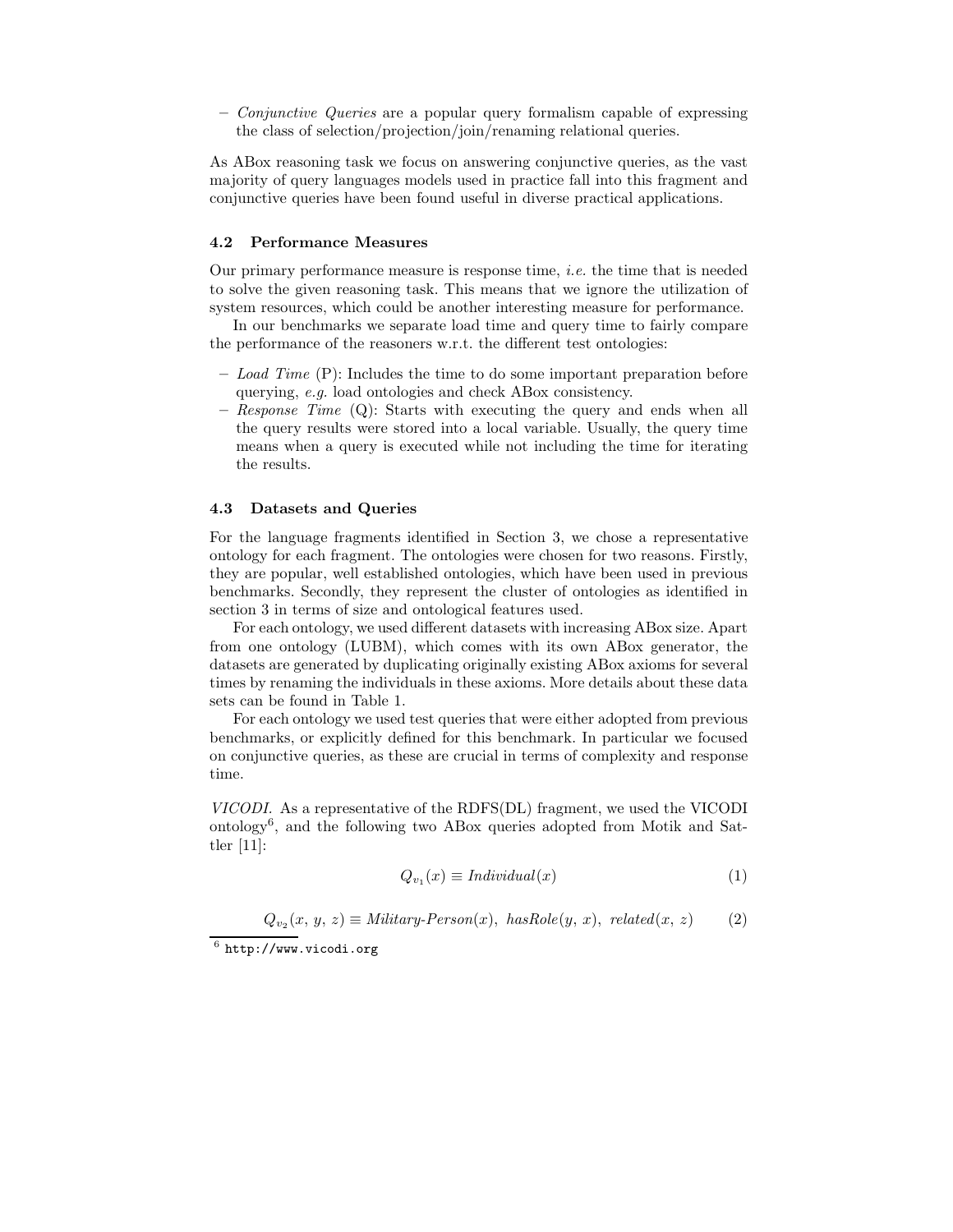Table 1. Statistics of test ontologies.

|                            |     |    |     |          |                |                  |              | Ontology Class Prop. SubCl. Equi. SubPr. Domain Range Functional |       |              | $C(a)$ $R(a,b)$ Axioms total |
|----------------------------|-----|----|-----|----------|----------------|------------------|--------------|------------------------------------------------------------------|-------|--------------|------------------------------|
| vicodi 0                   |     |    |     |          |                |                  |              |                                                                  | 16942 | 36711        | 53876                        |
| vicodi 1                   |     |    |     |          |                |                  |              |                                                                  | 33884 | 73422        | 107529                       |
| vicodi <sub>2</sub>        | 194 | 10 | 193 | $\Omega$ | 9              | 10               | 10           | $\overline{0}$                                                   |       | 50826 110133 | 161182                       |
| vicodi 3                   |     |    |     |          |                |                  |              |                                                                  |       | 67768 146844 | 214835                       |
| vicodi 4                   |     |    |     |          |                |                  |              |                                                                  |       | 84710 183555 | 268488                       |
| $s$ wrc $\theta$           |     |    |     |          |                |                  |              |                                                                  | 4124  | 13712        | 27227                        |
| swrc_1                     |     |    |     |          |                |                  |              |                                                                  | 8248  | 27424        | 54328                        |
| swrc_2                     |     |    |     |          |                |                  |              |                                                                  | 12372 | 41136        | 81429                        |
| swrc 3                     |     |    |     |          |                |                  |              |                                                                  | 16496 | 54848        | 108530                       |
| swrc <sub>4</sub>          |     |    |     |          |                |                  |              |                                                                  | 20620 | 68560        | 135631                       |
| swrc <sub>5</sub>          | 55  | 41 | 115 | $\Omega$ | $\theta$       | $\theta$         | $\mathbf{1}$ | $\overline{0}$                                                   | 24744 | 82272        | 162732                       |
| swrc 6                     |     |    |     |          |                |                  |              |                                                                  | 28868 | 95984        | 189833                       |
| swrc <sub>-7</sub>         |     |    |     |          |                |                  |              |                                                                  |       | 32992 109696 | 216934                       |
| swrc_8                     |     |    |     |          |                |                  |              |                                                                  |       | 37116 123408 | 244035                       |
| swrc_9                     |     |    |     |          |                |                  |              |                                                                  |       | 41240 137120 | 271136                       |
| swrc_10                    |     |    |     |          |                |                  |              |                                                                  |       | 45364 150832 | 298237                       |
| $\overline{\text{lubm}} 1$ |     |    |     |          |                |                  |              |                                                                  | 18128 | 49336        | 100637                       |
| lubm <sub>2</sub>          |     |    |     |          |                |                  |              |                                                                  |       | 40508 113463 | 230155                       |
| lubm <sub>3</sub>          | 43  | 25 | 36  | 6        | $\,$ 5         | 25               | 18           | $\overline{0}$                                                   |       | 58897 166682 | 337221                       |
| lubm <sub>4</sub>          |     |    |     |          |                |                  |              |                                                                  |       | 83200 236514 | 477878                       |
| $wine_0$                   |     |    |     |          |                |                  |              |                                                                  | 247   | 246          | 719                          |
| wine_1                     |     |    |     |          |                |                  |              |                                                                  | 741   | 738          | 1721                         |
| $wine_2$                   |     |    |     |          |                |                  |              |                                                                  | 1235  | 1230         | 2723                         |
| wine 3                     |     |    |     |          |                |                  |              |                                                                  | 1729  | 1722         | 3725                         |
| wine 4                     |     |    |     |          |                |                  |              |                                                                  | 2223  | 2214         | 4727                         |
| wine <sub>5</sub>          | 141 | 13 | 126 | 61       | $\overline{5}$ | $\boldsymbol{6}$ | 9            | 6                                                                | 2717  | 2706         | 5729                         |
| wine 6                     |     |    |     |          |                |                  |              |                                                                  | 5187  | 5166         | 10739                        |
| wine_7                     |     |    |     |          |                |                  |              |                                                                  | 10127 | 10086        | 20759                        |
| wine 8                     |     |    |     |          |                |                  |              |                                                                  | 20007 | 19926        | 40799                        |
| wine 9                     |     |    |     |          |                |                  |              |                                                                  | 39767 | 39606        | 80879                        |
| wine 10                    |     |    |     |          |                |                  |              |                                                                  | 79287 | 78966        | 161039                       |

SWRC. As a representative for the DLP fragment, we used the Semantic Web for Research Communities (SWRC) ontology<sup>7</sup>. The ontology is clearly settled above the RDFS(DL) fragment (in terms of expressiveness), since it contains universal quantification. However, this occurs only in the superclass description of class expressions, which keeps the ontology in the DLP fragment [6]. The following queries have been used for our benchmark:

$$
Q_{s_1}(x) \equiv PhDStudent(x) \tag{3}
$$

$$
Q_{s_1}(x, y) \equiv ResearchTopic(x), isWorkedOnBy(x, "id2042instance"), (4)
$$
  
 
$$
deathWithIn(x, y)
$$

 $LUBM$ . The Lehigh University Benchmark (LUBM)<sup>8</sup> [7] was explicitly designed for OWL benchmarks. It models a scenario of the university domain and comes with its own ABox generator and a set of queries. Due to existencial restriction on the right side of class expressions, the LUBM ontology is in OWL Lite and just beyond the DLP fragment. We used the following three queries out of the LUBM queries:

$$
Q_{l_1}(x, y_1, y_2, y_3) \equiv \text{Professor}(x), \text{ worksFor}(x, \text{``University0.edu''}), \quad (5)
$$

<sup>7</sup> http://ontoware.org/projects/swrc/

<sup>8</sup> http://swat.cse.lehigh.edu/projects/lubm/index.htm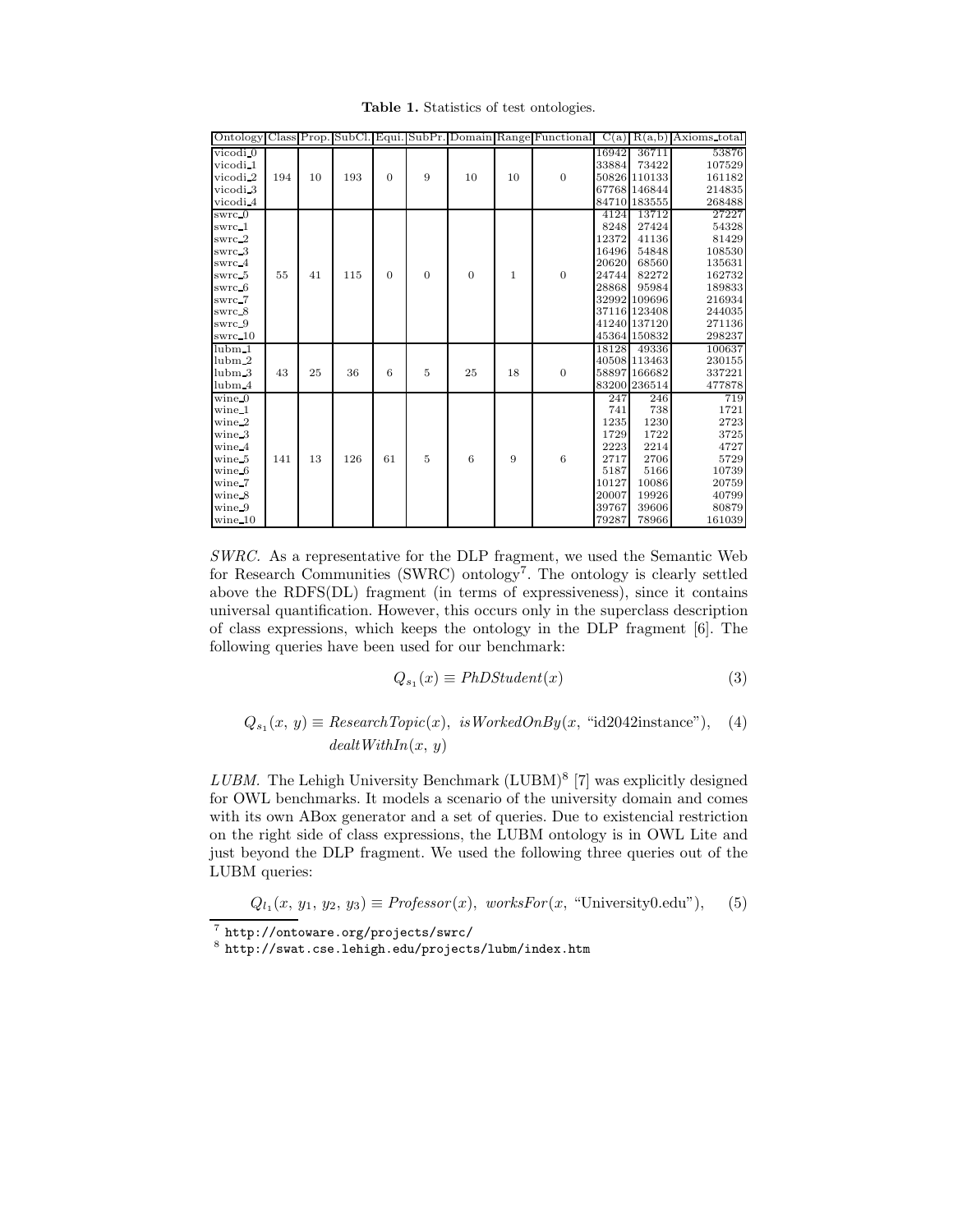$mastersDegreeFrom(x, y<sub>1</sub>), teacherOf(x, y<sub>3</sub>),$ undergraduateDegreeFrom $(x, y_2)$ 

$$
Q_{l_2}(x) \equiv Person(x), \text{ memberOf}(x, \text{``University0.edu''})
$$
 (6)

$$
Q_{l_3}(x, z) \equiv Student(x), Department(y), memberOf(x, y),
$$
  
 
$$
sub OrganizationOf(y, "University0.edu")
$$
 (7)

Wine. The Wine ontology<sup>9</sup> is a prominent example of an OWL DL ontology. Since some reasoners are not able to handle nominals, we used the same datasets for the Wine ontology, as in previous benchmarks (cf. [11]), where nominals have been removed. We defined the following three ABox queries:

$$
Q_{w_1}(x) \equiv \text{SemillonOrSauvignonBlanc}(x) \tag{8}
$$

$$
Q_{w_2}(x) \equiv DessetWine(x), locatedIn(x, "GermanyRegion")
$$
 (9)

$$
Q_{w_3}(x) \equiv \text{hasFlavor}(x, \text{``Strong''}), \text{hasSugar}(x, \text{``Dry''}),
$$
\n
$$
\text{locatedIn}(x, \text{``NewZealandRegion''})
$$
\n(10)

#### 4.4 Discussion

We built our benchmark on several requirements, motivated by the work of Weithöner *et al.* [15]. Firstly, we distinguish between load time and response time. This distinction is necessary to demonstrate strengths and weaknesses of reasoners, that follow different paradigms, in particular materialization of inferred ABox assertions in the setup stage (e.g. Sesame, OWLIM). Our benchmark demonstrates how these approaches work on fairly simple ontologies (w.r.t. TBox complexity), as well as more complex ontologies, which these reasoners are unable to load at all. Secondly, we evaluate these measurements w.r.t. differently scaled ABoxes, but constant TBox. By doing so, we picked up methods, that have been used in previous benchmarks, which scale up the ABox by duplicating existing ABox assertions. While we evaluated reasoning tasks on four different expressivity (complexity) classes regarding TBox complexity, we did not put any effort in increasing TBox complexity for given ontologies. We rather focused on representative ontologies of given complexity for different classes of ontologies. We used only native interfaces of the different reasoners, and did not consider higher abstraction layers such as DIG. The influence of different interfaces is negligible anyway for querying large ontologies [15]. We did not evaluate cache influence or ABox changes on consecutive query requests, which goes beyond the scope of this paper. We also did not consider different serializations of ontologies, as we focus on well established ontologies, that do not occur in different serializations.

 $^9$  http://www.schemaweb.info/schema/SchemaDetails.aspx?id=62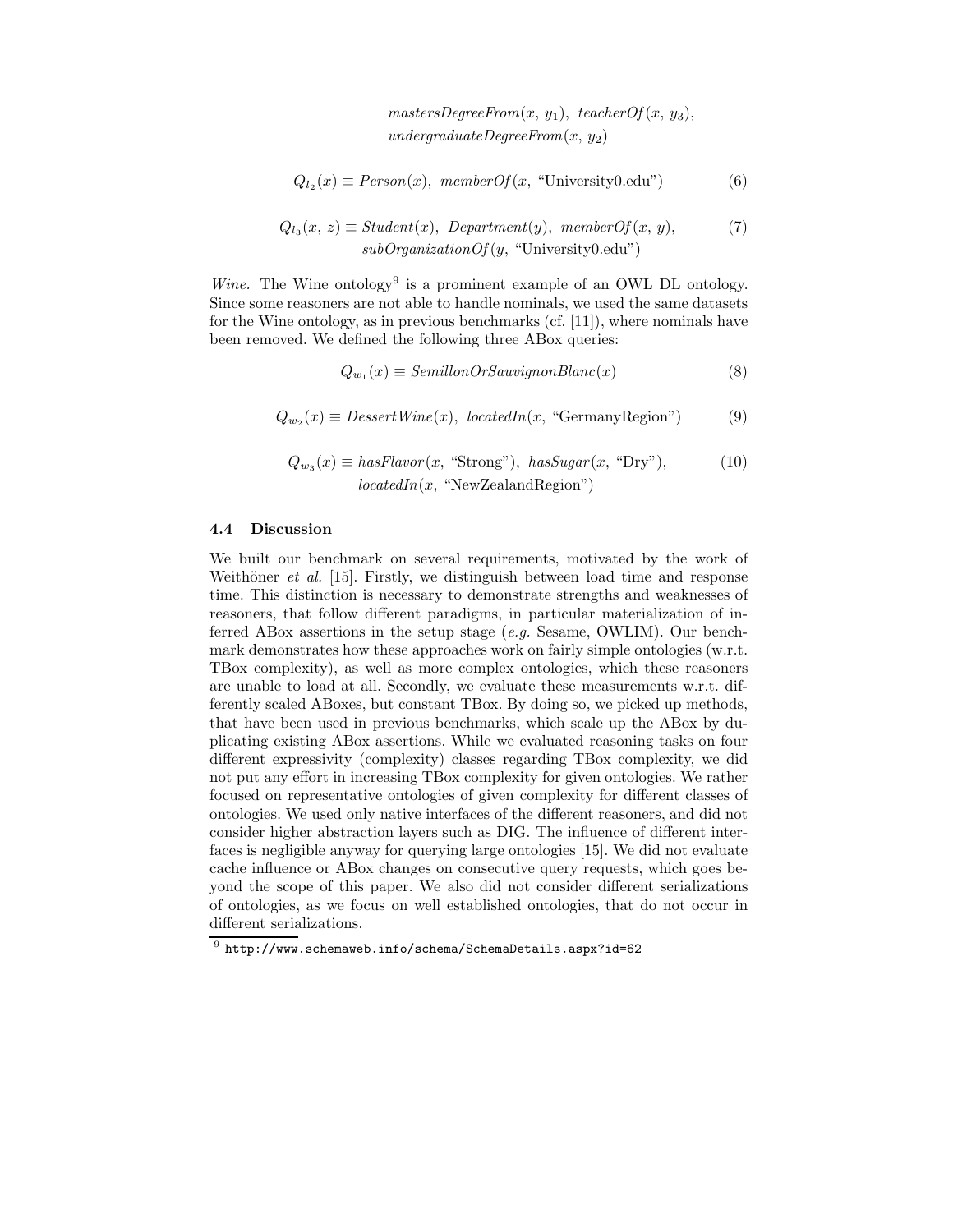|                   | Fragment RDFS(DL) DLP OWL Lite OWL DL |          |          |            |
|-------------------|---------------------------------------|----------|----------|------------|
| Example           | VICODI SWRC                           |          | LUBM     | Wine       |
| Sesame            | ×                                     |          |          |            |
| <b>OWLIM</b>      | $\times$                              | $\times$ |          |            |
| KAON <sub>2</sub> |                                       | ×        | $\times$ | $\times^a$ |
| HermiT            | $\times$                              | $\times$ | $\times$ |            |
| RacerPro          | ×                                     | $\times$ | ×        | $\times^a$ |
| Pellet            |                                       | $\times$ |          |            |

Table 2. Overview of Reasoners

<sup>a</sup> Except for nominals

### 5 Overview of Reasoners

In this section we provide a short overview of the reasoners we used for our evaluations. Roughly, the reasoners can be grouped according to the employed reasoning techniques into three groups: In the first class of traditional DL reasoners (e.g. RacerPro, Pellet), tableau based algorithms are used to implement the inference calculus. A second alternative relies on the reuse of the techniques of deductive databases, based on a transformation of an OWL ontology into a disjunctive datalog program and to the utilization of a disjunctive datalog engine for reasoning as implemented in KAON2. A final class of reasoners – including Sesame and OWLIM – use standard rule engine to reason with OWL. Often the consequences are materialized when the ontology is loaded. However, this procedure is in principle limited to less expressive language fragments.

Table 2 shows an overview of the reasoners along with the language fragments they support.

### 5.1 Sesame

Sesame<sup>10</sup> is an open source repository for storing and querying RDF and RDFS information. OWL ontologies are simply treated on the level of RDF graphs. Sesame enables the connection to DBMS (currently MySQL, PostgreSQL and Oracle) through the SAIL (Storage and Inference Layer) module, and also offers a very efficient direct-to-disk SAIL called Native SAIL, which we used for our experiments. Sesame provides RDFS inferencing and allows querying through SeRQL, RQL, RDQL and SPARQL. Via the SAIL it is also possible to extend the inferencing capabilities of the system.

#### 5.2 OWLIM

OWLIM is semantic repository and reasoner, packaged as a SAIL for the Sesame RDF database. OWLIM uses the TRREE engine to perform RDFS, and OWL DLP reasoning. It performs forward-chaining of entailment rules on top of RDF

 $10$  http://openrdf.org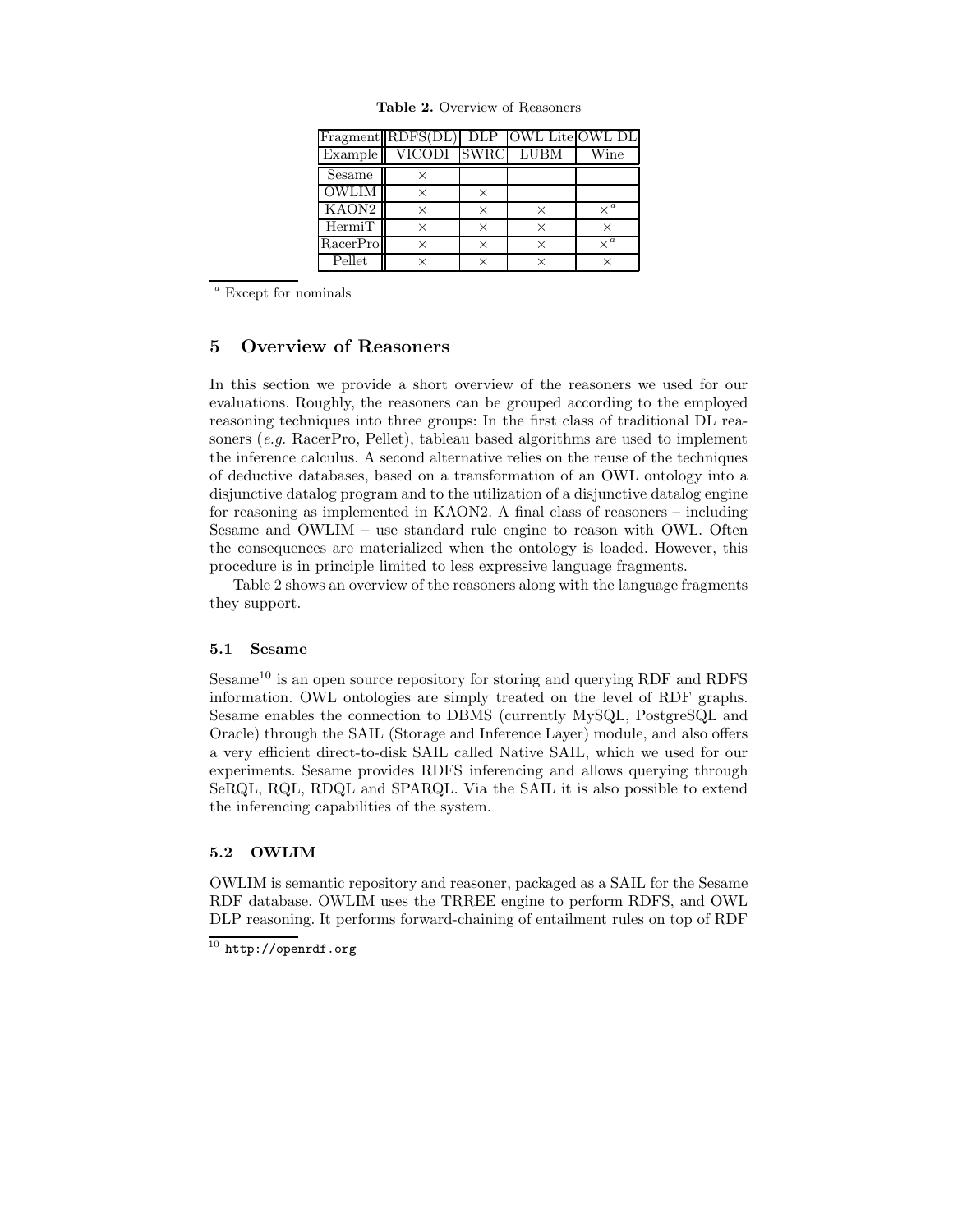graphs and employs a reasoning strategy, which can be described as total materialization. OWLIM offers configurable reasoning support and performance. In the "standard" version of OWLIM (referred to as SwiftOWLIM) reasoning and query evaluation are performed in-memory, while a reliable persistence strategy assures data preservation, consistency and integrity.

### 5.3 KAON2

KAON2 is a free (free for non-commercial usage) Java reasoner for  $\mathcal{SHIQ}$  extended with the DL-safe fragment of SWRL. Contrary to most currently available DL reasoners does not implement the tableau calculus. Rather, reasoning in KAON2 is implemented by novel algorithms which reduce a  $\mathcal{SHIQ}(D)$  knowledge base to a disjunctive datalog program. These novel algorithms allow applying well-known deductive database techniques, such as magic sets or join-order optimizations, to DL reasoning

#### 5.4 HermiT

HermiT is a freely available theorem prover for description logics. The reasoner currently fully handles the DL  $\mathcal{SHIQ}$ . The support for  $\mathcal{SHOLQ}$  is currently being worked on. The main supported inference is the computation of the subsumption hierarchy. HermiT can also compute the partial order of classes occurring in an ontology. HermiT implements a novel hypertableau reasoning algorithm. The main aspect of this algorithm is that it is much less non-deterministic than the existing tableau algorithms. A description of the reasoning technique using hypertableaux for  $\mathcal{SHIQ}$  can be found in [12].

#### 5.5 RacerPro

The RacerPro system [8] is an optimized tableau reasoner for  $\mathcal{SHIQ}(D)$ . For concrete domains, it supports integers and real numbers, as well as various polynomial equations over those, and strings with equality checks. It can handle several TBoxes and several ABoxes and treats individuals under the unique name assumption. Besides basic reasoning tasks, such as satisfiability and subsumption, it offers ABox querying based on the nRQL optimizations. It is implemented in the Common Lisp programming language. Recently, RacerPro has been turned into the commercial (free trials and research licenses available) Rac $erPro<sup>11</sup>$  system, which we used for our experiments.

#### 5.6 Pellet

Pellet<sup>12</sup> [13] is a free open-source Java-based reasoner for  $\mathcal{SROTQ}$  with simple data types  $(i.e.$  for OWL 1.1). It implements a tableau based decision procedure

 $\overline{11}$  http://www.RacerPro-systems.com/

 $12$  http://www.mindswap.org/2003/pellet/index.shtml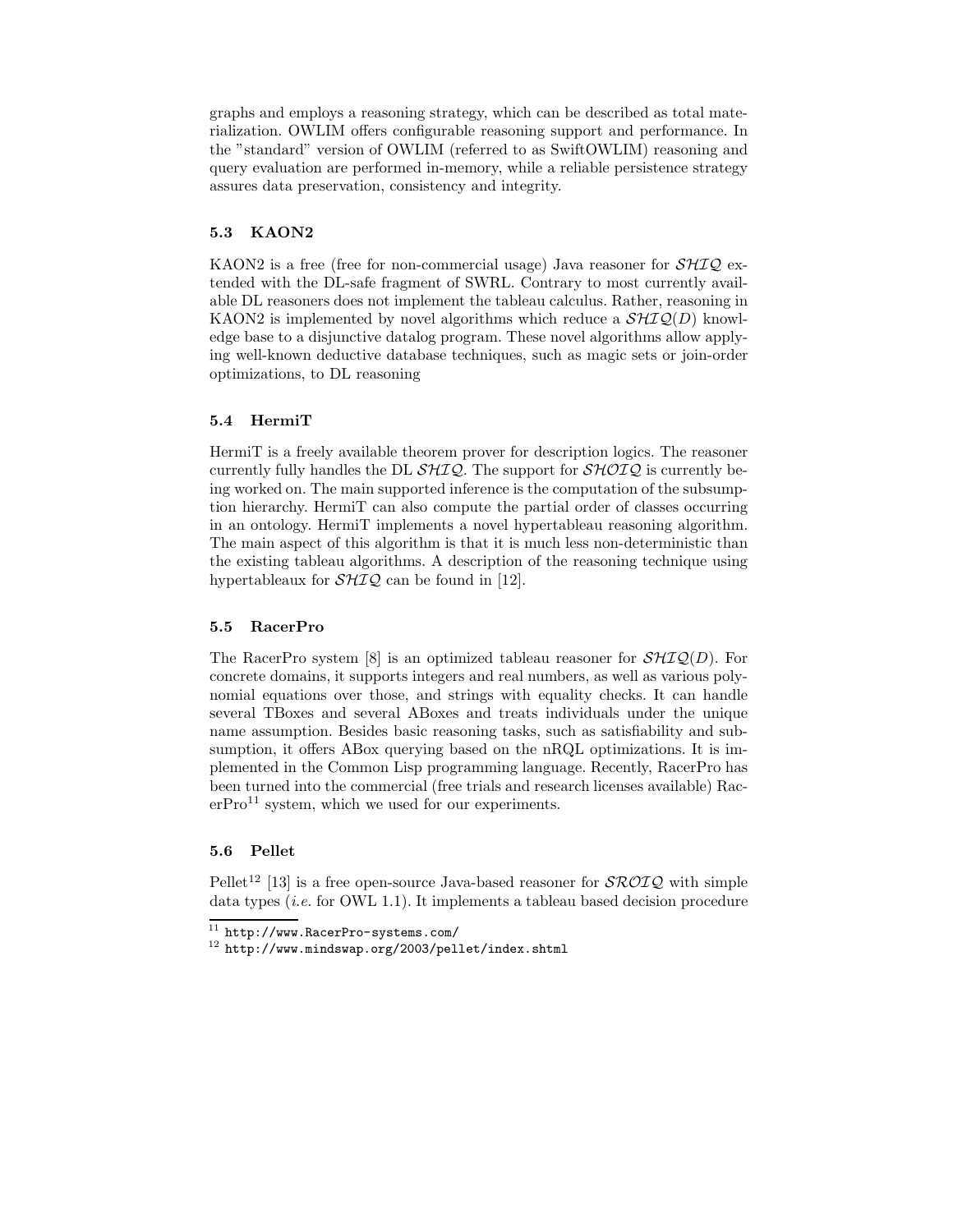| KB          | vicodi <sup><i>a</i></sup> | swrc   | lubm        | wine  |
|-------------|----------------------------|--------|-------------|-------|
| Sesame(P)   | 0.769                      | 0.635  | 0.467       | 1.180 |
| Sesame(Q)   | 0.099                      |        |             |       |
| OWLIM(P)    | 0.580                      | 12.990 | 0.684       | 0.964 |
| OWLIM(Q)    | 0.071                      | 0.079  | $0.093^{b}$ |       |
| KAON2(P)    | 0.387                      | 0.383  | 0.349       | 0.553 |
| KAON2(Q)    | 2.746                      | 1.137  | 1.010       | 5.141 |
| HermiT(P)   | 0.889                      | 0.776  | 0.708       | 1.090 |
| HermiT(Q)   | 0.180                      | 0.046  | 0.046       | 0.465 |
| RacerPro(P) | 0.110                      | 0.092  | 0.072 0.168 |       |
| RacerPro(Q) | 0.080                      | 0.056  | 0.356       | 0.607 |
| Pellet(P)   | 0.563                      | 0.518  | 0.404       | 0.835 |
| Pellet(Q)   | 1.145                      | 0.346  | 0.253       | 9.252 |

Table 3. Performance results of classification.

The fact, that reasoners take longer to classify VICODI than SWRC despite higher expressivity of SWRC is due to the larger number of classes in VICODI (cf. Table 1).

 $\frac{b}{b}$  Even though OWLIM is not able to process OWL Lite ontologies in general, it is able to process the particular set of features LUBM uses.

for general TBoxes (subsumption, satisfiability, and classification) and ABoxes (retrieval, conjunctive query answering). Pellet employs many of the optimizations for standard DL reasoning as other state-of-the-art DL reasoners. It directly supports entailment checks and optimised ABox querying through its interface.

### 6 Experiments

In this section we report on the benchmarking experiments performed. A technical report describing the full results of the experiments is available at [1].

Our tests were performed on a Linux 2.6.16.1 System. The Sun Java<sup>TM</sup> 1.5.0 Update 6 was used for Java-based tools and the maximum heap space was set to 800MB. For each reasoning task, the time-out period was assigned 5 minutes.

For each reasoning task, a new instance of the reasoner is created and the test ontology is loaded. No methods about optimization for the reasoners are called, using default settings.

Classification. We consider classification as a representative task for TBox reasoning. Table 3 compares the results for classification among the pure TBoxes of the four ontologies selected for our tests, where 'P' indicates load time and 'Q' means classification time.

Regarding the classification experiment, it can clearly be observed, that RacerPro outperforms all other systems in terms of load time, while HermiT performs best in terms of classification time for all test ontologies, but VICODI. It should be noted, that despite best performance in actual classification, HermiT is about one order of magnitude slower in loading the ontologies than RacerPro.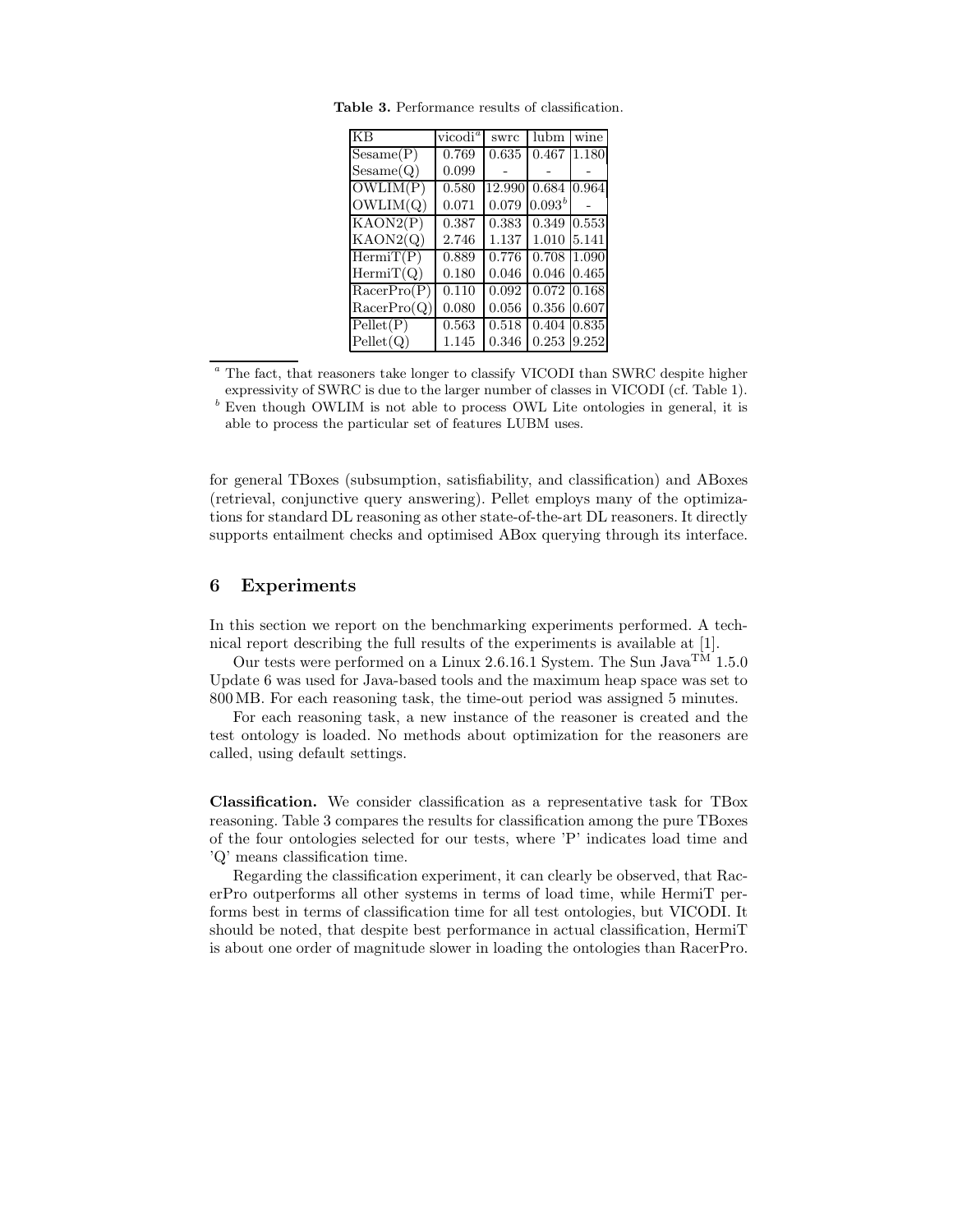The distinction between load time and classification time becomes important if applications frequently operate on preloaded ontologies, where load time can be neglected. In this case, HermiT should be the reasoner of choice, as described in the previous paragraph.

For those TBox reasoning tasks where the ontology has to be re-loaded for each re-classification (e.g. loose coupling between ontology development tools and reasoners), the distinction between load time and classification time becomes less important. By disregarding this distinction in the classification experiment and considering the total time only, RacerPro performs best in all expressivity fragments. Another observation is that lightweight reasoning and storage systems such as Sesame and OWLIM do not bring any advantage in expressivity fragments they are tailored to. Indeed, they are still outperformed by RacerPro and perform only slightly better than HermiT and Pellet.

Summing this up, the observation is, that tableau based systems generally outperform the resolution based KAON2 for TBox reasoning tasks. If load time is of minor importance, HermiT with its novel hypertableau method performs best in classifying ontologies, apart from lightweight VICODI, where OWLIM still performs better. If caching of preloaded ontologies is not possible and has to be done for any (re-)classification, RacerPro clearly performs best w.r.t. total execution time.

Conjunctive Queries. Figure 3 illustrates the results of the conjunctive query  $experiments<sup>13</sup>$ . W.r.t. RDFS(DL) ontologies, apparently there is a clear trade-off between loading and query time as Sesame is the slowest system to load but the fastest system to respond. For the VICODI datasets, the average query time ranges from 0.18 to 0.33 seconds for Sesame.

Actually OWLIM performs slightly worse than Sesame in responding for RDFS(DL) ontologies and query time varies from 0.27 to 0.58 seconds. The time to load shows much better results than Sesame. From the overall view, OWLIM has better performance than Sesame. Considering the OWL DLP ontology SWRC, OWLIM is the fastest reasoner on query time which varies from 0.06 to 0.12 seconds.

Obviously, KAON2 is the best system w.r.t the overall performance to load and respond, and shows favorable scalability. Although Sesame and OWLIM display good performance for the datasets they support, KAON2 is just slightly slower but much faster to load. Pellet also responds faster than KAON2 in most cases for expressive ontologies (except for RDFS(DL) ontologies). However, KAON2 is much faster in loading and more scalable than Pellet which produces time-outs for Wine ontologies larger than wine 5. RacerPro responds slightly faster for small Wine ontologies but is significantly less scalable than KAON2, resulting in time-outs for the largest ontologies, such as vicodi 4 and Wine datasets from wine 5. The performance of Pellet lags behind and produces time-outs as soon as the ABox reaches medium size.

<sup>&</sup>lt;sup>13</sup> At the time of this evaluation, conjunctive query answering was not implemented for HermiT yet. For that reason we used HermiT only in the classification experiment.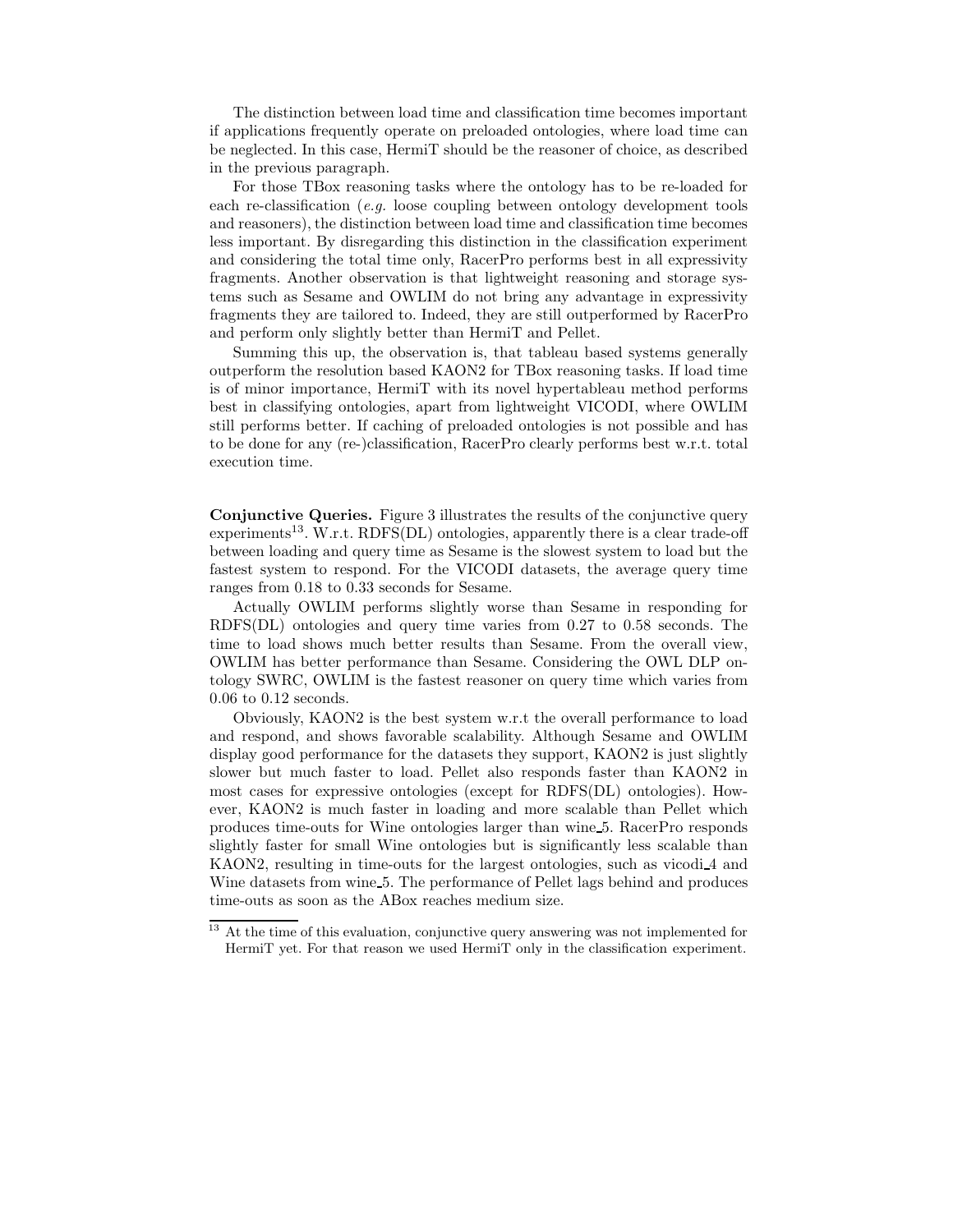

Fig. 3. The performance of conjunctive queries for all datasets. The figures show the average load and query time of all queries with a particular reasoner on a particular dataset. "O" on top of a bar indicates time-out.

For ABox reasoning tasks, in particular conjunctive query answering, the choice of the reasoner depends on the expressivity of the ontology. Whereas lightweight ontologies – in our case VICODI and SWRC for RDFS(DL) and OWL DLP rsp. – can be materialized at the loading stage by Sesame and OWLIM, they are unable to do so for ontologies of higher expressivity. In particular OWLIM performed very well, while still being able to process OWL DLP, and hence should be the choice for ABox reasoning with lightweight ontologies. For the more expressive language fragments, OWL Lite and OWL DL, KAON2 as resolution based reasoner outperforms the tableau based methods Pellet and RacerPro. In fact, KAON2 is the only system that is able to answer queries for all LUBM and Wine ontologies within the given time range of 5 minutes.

Figure 4 depicts a differentiated case along two main dimensions: language complexity and ABox size. While RacerPro is the system of chose in settings with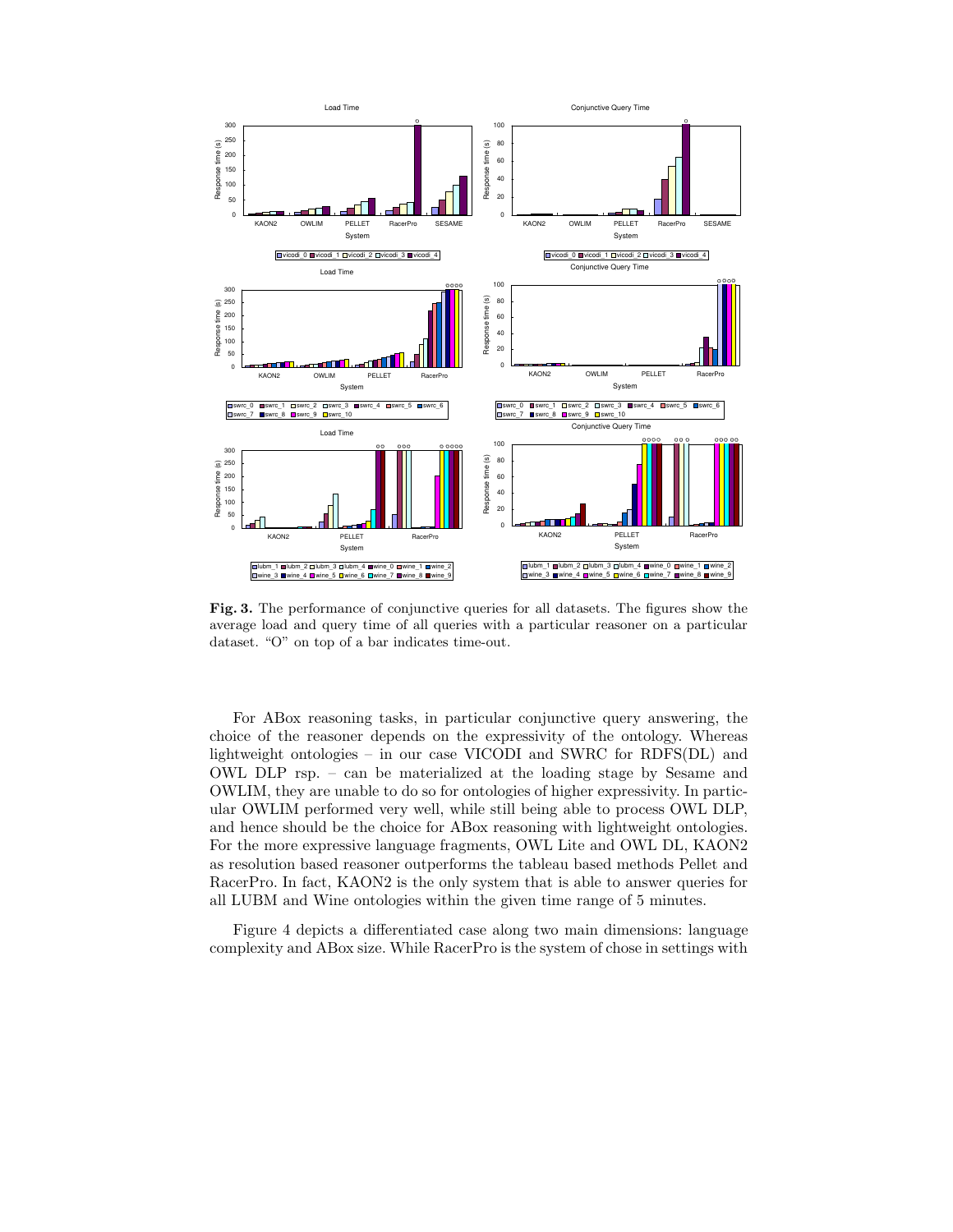

Fig. 4. Recommendation for reasoner selection

high complexity and small ABoxes, OWLIM can be generally recommended for low complexity settings while KAON2 is the best alternative for all other cases.

## 7 Conclusion

In today's landscape of ontologies, we observe a wide spectrum of ontologies that differ in terms of language expressivity, as well as their complexity in terms of their size of TBox and ABox. A number of rather different reasoning techniques are implemented in state-of-the-art OWL reasoners. In our benchmarks we have shown that it is important to understand the strengths and weaknesses of the different approaches in order to select an adequate reasoner for a given reasoning task. It does not come as a surprise that there is no clear "winner" that performs well for all types of ontologies and reasoning tasks.

As general conclusions we can summarize our results in that (1) reasoners that employ a simple rule engine scale very well for large ABoxes, but are in principle very limited to lightweight language fragments, (2) classical tableau reasoners scale well for complex TBox reasoning tasks, but are limited with respect to their support for large ABoxes, and (3) the reasoning techniques based on reduction to disjunctive datalog as implemented in KAON2 scale well for large ABoxes, while at the same time they support are rich language fragment. If nominals are important for a given scenario, Pellet is the only reasoner in this benchmark, which has adequate support.

An important current research topic is the investigation of tractable fragments of the OWL language [5, 10] and the development of reasoners specialized for these fragments. During our analysis of the ontology landscape we identified many of the ontologies on the web as erroneous, which hampers a satisfying expressivity analysis. As future work, we will extend our analysis taking new fragments into account, as well as providing means to reveal more detailed statistics of the ontology landscape on the web.